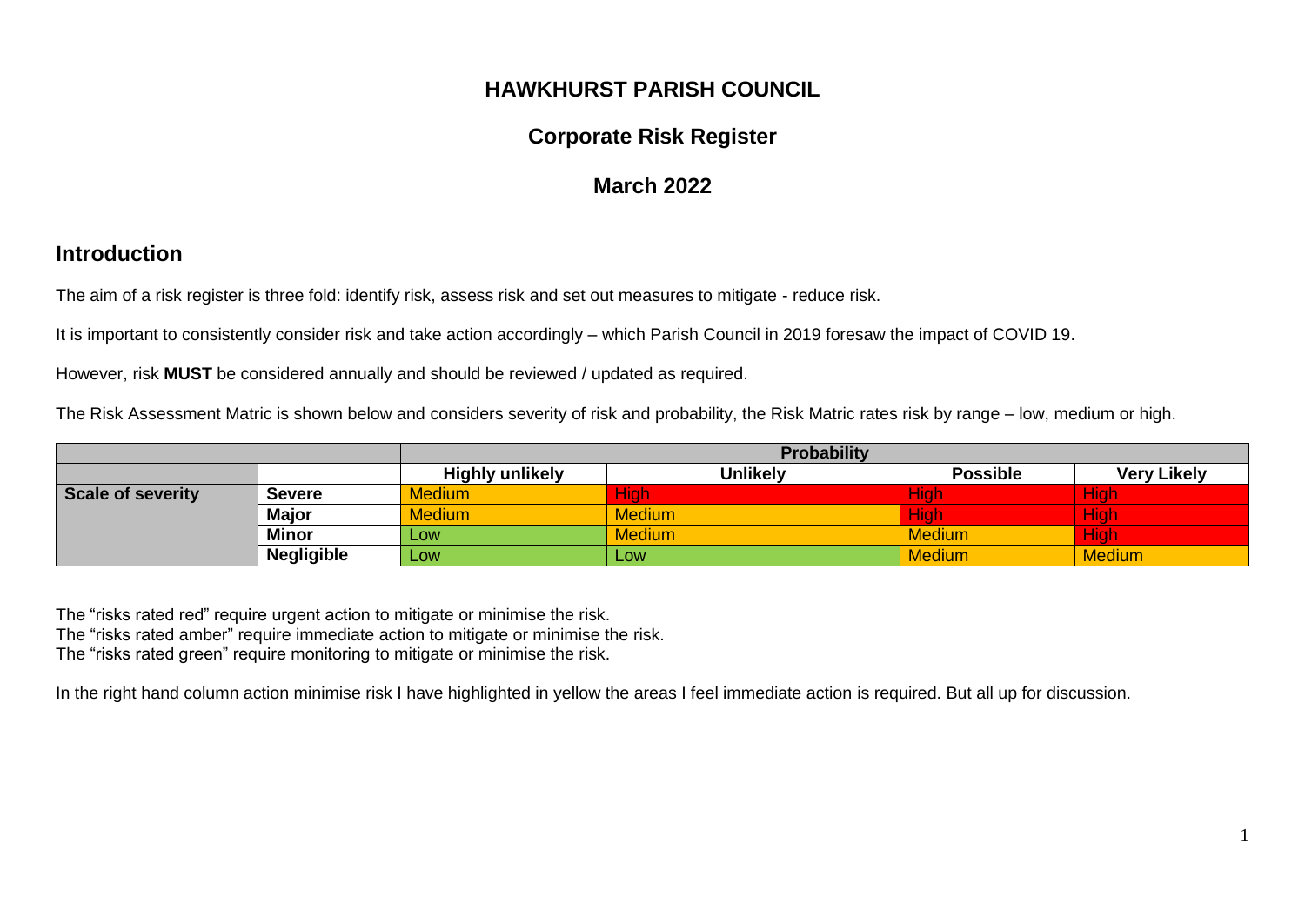#### **Corporate Risk Assessment June 2021**

| <b>Ref</b>                     | <b>Risk</b>                                                                                                                               | <b>Description</b>                                                             | <b>Probability</b>        | <b>Severity</b> | <b>Rating</b> | <b>Action to minimise risk</b>                                                                                                                                  |
|--------------------------------|-------------------------------------------------------------------------------------------------------------------------------------------|--------------------------------------------------------------------------------|---------------------------|-----------------|---------------|-----------------------------------------------------------------------------------------------------------------------------------------------------------------|
| <b>External - COUNCIL</b><br>1 |                                                                                                                                           |                                                                                |                           |                 |               |                                                                                                                                                                 |
| 1.1                            | COVID <sub>19</sub>                                                                                                                       | Pandemic, health, economic,<br>social well being                               | Possible                  | Severe          | <b>High</b>   | Follow Government guidance, link with Kent<br>Resilience Forum, adjust budgets, seek<br>grants, set up community support                                        |
|                                | 2. Finance - SAP / COUNCIL                                                                                                                |                                                                                |                           |                 |               |                                                                                                                                                                 |
| 2.1                            | Fraud                                                                                                                                     | Misuse of cash or Council<br>finances                                          | Highly<br>unlikely        | Severe          | <b>Medium</b> | No cash used or held.<br>Follow financial regulations, limits to<br>delegation £500, Council agree payments<br>and two Councillors sign off                     |
| 2.2                            | Card fraud                                                                                                                                | Misuse by officers of corporate<br>card                                        | Highly<br>unlikely        | Severe          | <b>Medium</b> | Currently debit card - limit is bank account -<br>move to Corporate Credit Card with<br>individual limit, monthly limit and insurance if<br>anything goes wrong |
| 2.3                            | Online banking                                                                                                                            | Miss -use of internet banking<br>facility                                      | Highly<br>unlikely        | Severe          | <b>Medium</b> | Follow financial regulations less likely late<br>payment than when using cheques                                                                                |
| 2.5                            | To ensure that the<br>annual precept<br>requirement results<br>from an adequate<br>budgetary process.                                     | Ensure the Council discusses,<br>agrees and submits precept<br>request on time | <b>Highly</b><br>unlikely | Minor           | Low           | Budget setting programme agreed,                                                                                                                                |
| 2.6                            | To monitored<br>progress against<br>budget and<br>reserves                                                                                | <b>Ensure Councillors are aware of</b><br>budgetary and reserves position      | <b>Highly</b><br>unlikely | Minor           | Low           | Quarterly reports to Committees and<br>Council<br><b>Review to ensure meaningful to Councillors</b>                                                             |
| 2.7                            | To ensure that<br>salaries<br>and expenses paid to<br>employees and<br>amounts paid to<br>contractors are paid<br>in<br>line with council | Payments are correct                                                           | <b>Highly</b><br>unlikely | Severe          | <b>Medium</b> | Vice Chairman does not sign cheques /<br>online payments.<br>Vice - Chairman quarterly check of<br>payments with RFO                                            |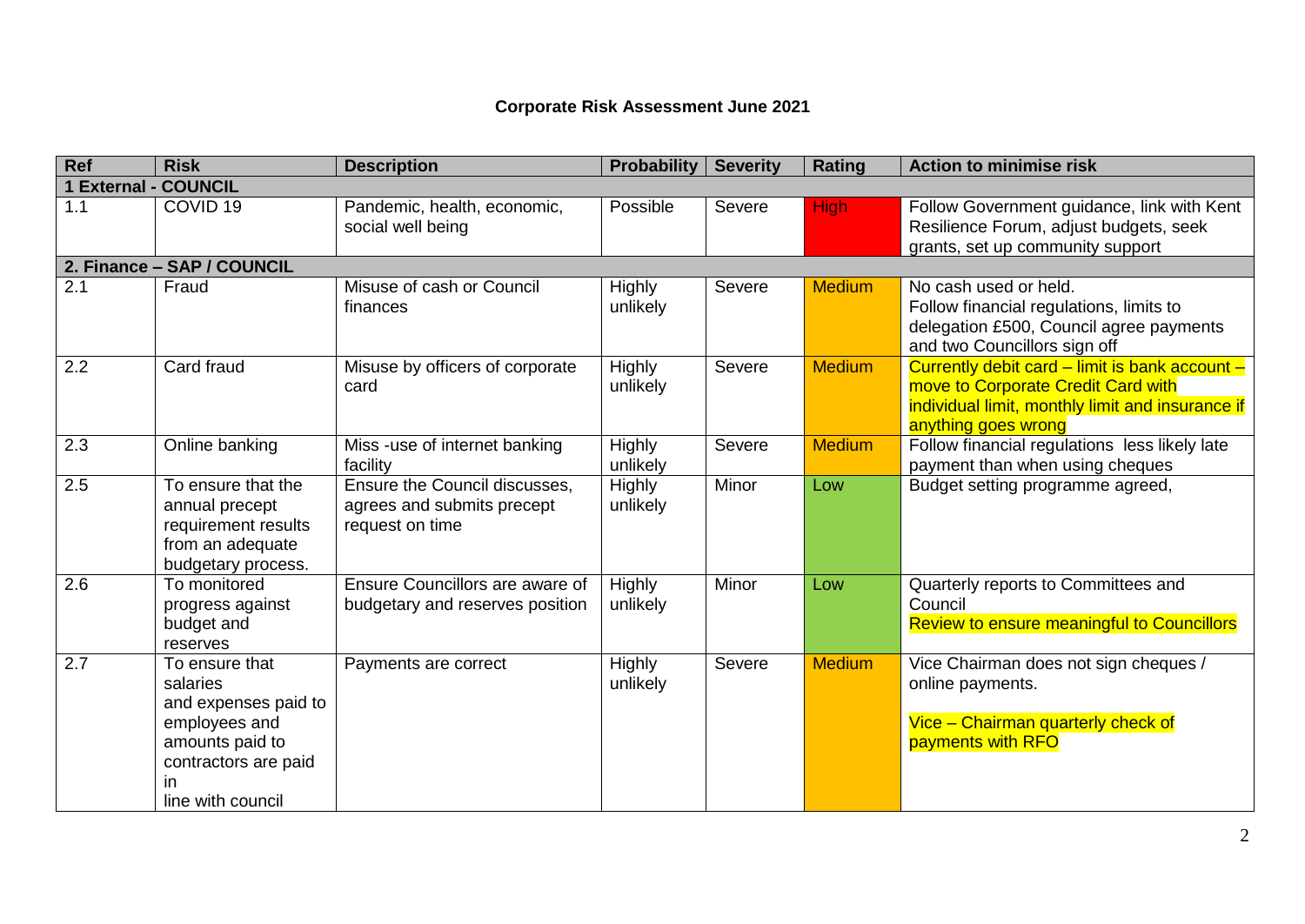|                  | regulations, and are<br>adequately                                                                                                                                                                       |                                                    |                           |            |               |                                                                                                                                                                           |
|------------------|----------------------------------------------------------------------------------------------------------------------------------------------------------------------------------------------------------|----------------------------------------------------|---------------------------|------------|---------------|---------------------------------------------------------------------------------------------------------------------------------------------------------------------------|
| 2.8              | monitored<br>To ensure that year<br>end accounts are<br>prepared on the<br>correct accounting<br>basis, on time, and<br>supported by an<br>adequate audit trail                                          | Appropriate Audit process                          | <b>Highly</b><br>unlikely | Minor      | Low           | RFO leads audit process, internal audit<br>completed in May / June each year and<br>Audit submitted on time.<br>Option of "Health Checks " during the year if<br>required |
| 2.9              | To identify, value,<br>and<br>maintain all the<br>assets<br>of the Parish Council,<br>and ensure that<br>asset<br>and investment<br>registers are<br>complete,<br>accurate and<br>properly<br>maintained | Maintain asset register                            | Highly<br>unlikely        | Major      | <b>Medium</b> | Part of internal audit and Cripps appointed<br>to audit and correctly register land owned by<br>Council.                                                                  |
|                  | 3. Administration - SAP / COUNCIL                                                                                                                                                                        |                                                    |                           |            |               |                                                                                                                                                                           |
| 3.1              | Follow standing<br>orders                                                                                                                                                                                | Council procedures                                 | Highly<br>unlikely        | Minor      | Low           | Council reviews and if concerns refers to<br>standing orders                                                                                                              |
| 3.2              | <b>Following Financial</b><br>Regulations                                                                                                                                                                | <b>Council Financial Regulations</b>               | Highly<br>unlikely        | Minor      | <b>Medium</b> | Council reviews and if concerns refers to<br><b>Financial Regulations</b>                                                                                                 |
| 3.3              | <b>Review contracts</b>                                                                                                                                                                                  | SAP regularly reviews contracts                    | <b>Highly</b><br>unlikely | Major      | <b>Medium</b> | Need to ensure reviewed in time to re<br>tender and give notice (risk will depend on<br>contract)                                                                         |
| $\overline{3.4}$ | Review policies and<br>regulations                                                                                                                                                                       | SAP regularly reviews policies<br>and regulations  | Highly<br>unlikely        | Minor      | Low           | Need to ensure reviewed in time to re<br>tender and give notice                                                                                                           |
| 3.5              | To ensure that all<br>councillors are aware<br>of their<br>responsibilities,                                                                                                                             | <b>Councillors understand Powers</b><br>and Duties | <b>Highly</b><br>unlikely | Negligible | Low           | Induction of new Councillors remind existing<br>Councillors - May 2021                                                                                                    |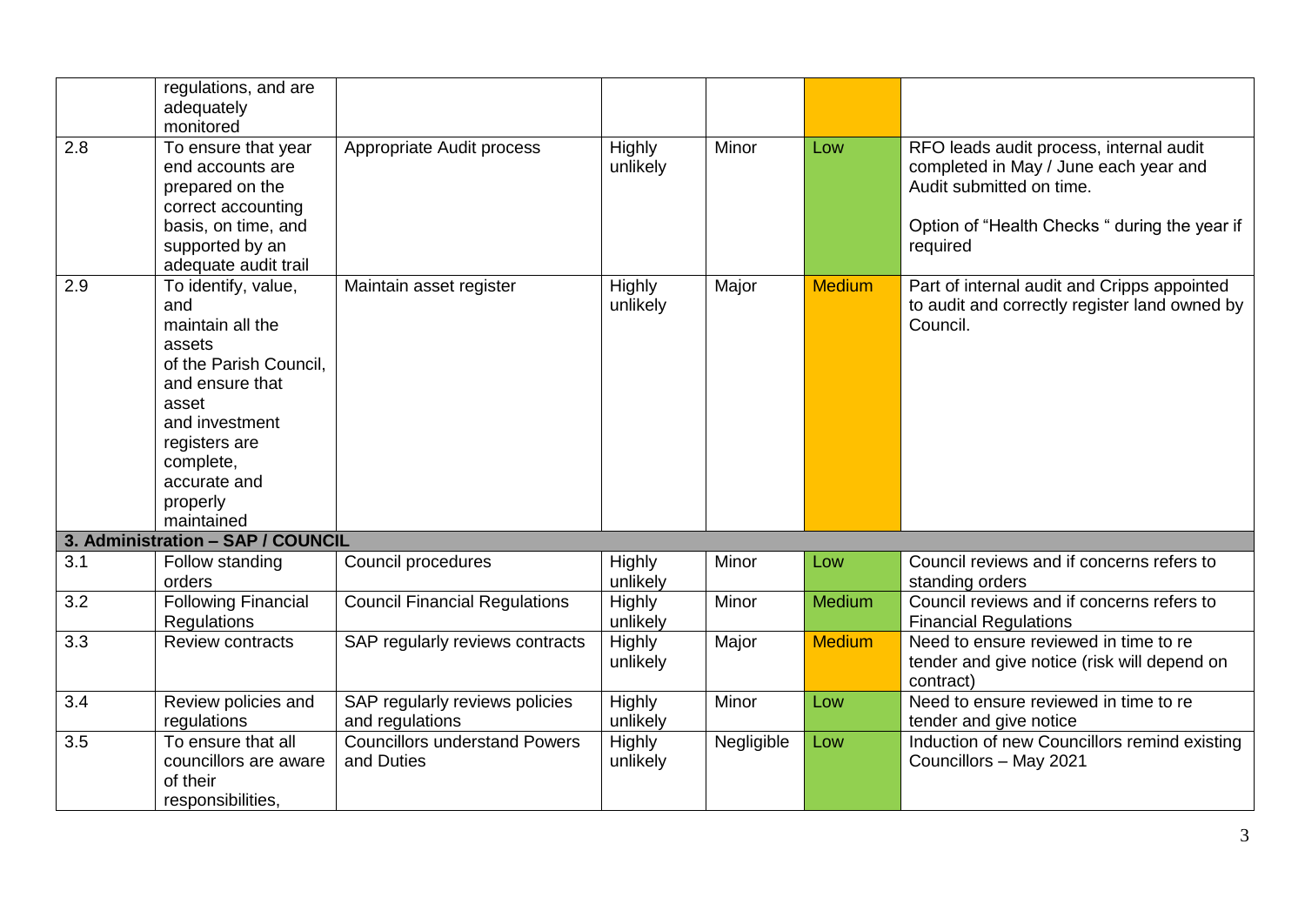|                  | and possible<br>liabilities,                               |                                                                                                                                           |                           |            |               |                                                                                                                                                     |
|------------------|------------------------------------------------------------|-------------------------------------------------------------------------------------------------------------------------------------------|---------------------------|------------|---------------|-----------------------------------------------------------------------------------------------------------------------------------------------------|
| $\overline{3.6}$ | <b>Review Council</b><br>strategy and policy               | Five year strategy 2019 - 24                                                                                                              | Highly<br>unlikely        | Negligible | Low           | New Council in May 2021 - review and<br>update summer 2021                                                                                          |
| 3.7              | To comply with<br>appropriate<br>Government<br>legislation | regarding disability,<br>racial equality,<br>safeguarding children<br>etc                                                                 | <b>Highly</b><br>unlikely | Major      | <b>Medium</b> | GDPR training for all Councillors following<br>election $2021 - 17$ <sup>th</sup> May 2022                                                          |
|                  | 4. Management of Facilities - FAS / COUNCIL                |                                                                                                                                           |                           |            |               |                                                                                                                                                     |
| 4.1              | Legal requirement                                          | Ensure appropriate checks are<br>up to date / actioned                                                                                    | Possible                  | Severe     | <b>High</b>   | <b>Health and Safety checks, asbestos surveys</b><br>PAT test legionella test etc                                                                   |
| 4.2              | Cleaning                                                   | Ensure cleaning up to date and<br>high standard                                                                                           | Possible                  | Minor      | <b>Medium</b> | Contract cleaners at KGV, (Copt hall closed)<br>and check standards regularly                                                                       |
| 4.3              | Maintenance                                                | Ensure Maintenance up to date<br>and high standard                                                                                        | Possible                  | Minor      | <b>Medium</b> | Local electric and plumbing checks- Village<br>warden general maintenance.                                                                          |
| 4.4              | Risk assessments of<br><b>Council facilities</b>           | Annual Risk Assessments done<br>for each facility - ensure actions<br>are actioned                                                        | Highly<br>unlikely        | Minor      | <b>Medium</b> | Annual Risk Assessments done for each<br>facility - ensure actions are actioned                                                                     |
|                  | 5. Services - FAS / COUNCIL                                |                                                                                                                                           |                           |            |               |                                                                                                                                                     |
| 5.1              | Cemeteries                                                 | incorrect burial records                                                                                                                  | Highly<br>unlikely        | Severe     | medium        | Checking records before transfer to scribe -<br>some historical anomalies                                                                           |
| $\overline{5.2}$ | Cemeteries                                                 | Wrong burial plot                                                                                                                         | Highly<br>unlikely        | Severe     | <b>Medium</b> | Staff double check and mark burial plots<br>prior to burial - liaise with funeral directors                                                         |
| 5.3              | Allotments                                                 | Incorrect usage                                                                                                                           | <b>Highly</b><br>unlikely | Negligible | Low           | New agreement seems to be working well.<br>Regular checks and letters to those not<br>maintaining plots - can move on and fill<br>from waiting list |
| 5.4              | Allotments                                                 | Legal challenge                                                                                                                           | Highly<br>unlikely        | Minor      | Low           | New agreement based on best practice -<br>follow Allotment Legislation                                                                              |
| 6. Projects      |                                                            |                                                                                                                                           |                           |            |               |                                                                                                                                                     |
| 6.1              | Cemetery<br>Restoration                                    | Reinstate "kerb memorials"<br>illegally removed some years<br>ago Limited risk of legal action<br>but major risk to Council<br>reputation | Highly<br>likely          | Severe     | <b>High</b>   | Phase 1 completed moving on to stage 2 in<br>to complete this year                                                                                  |